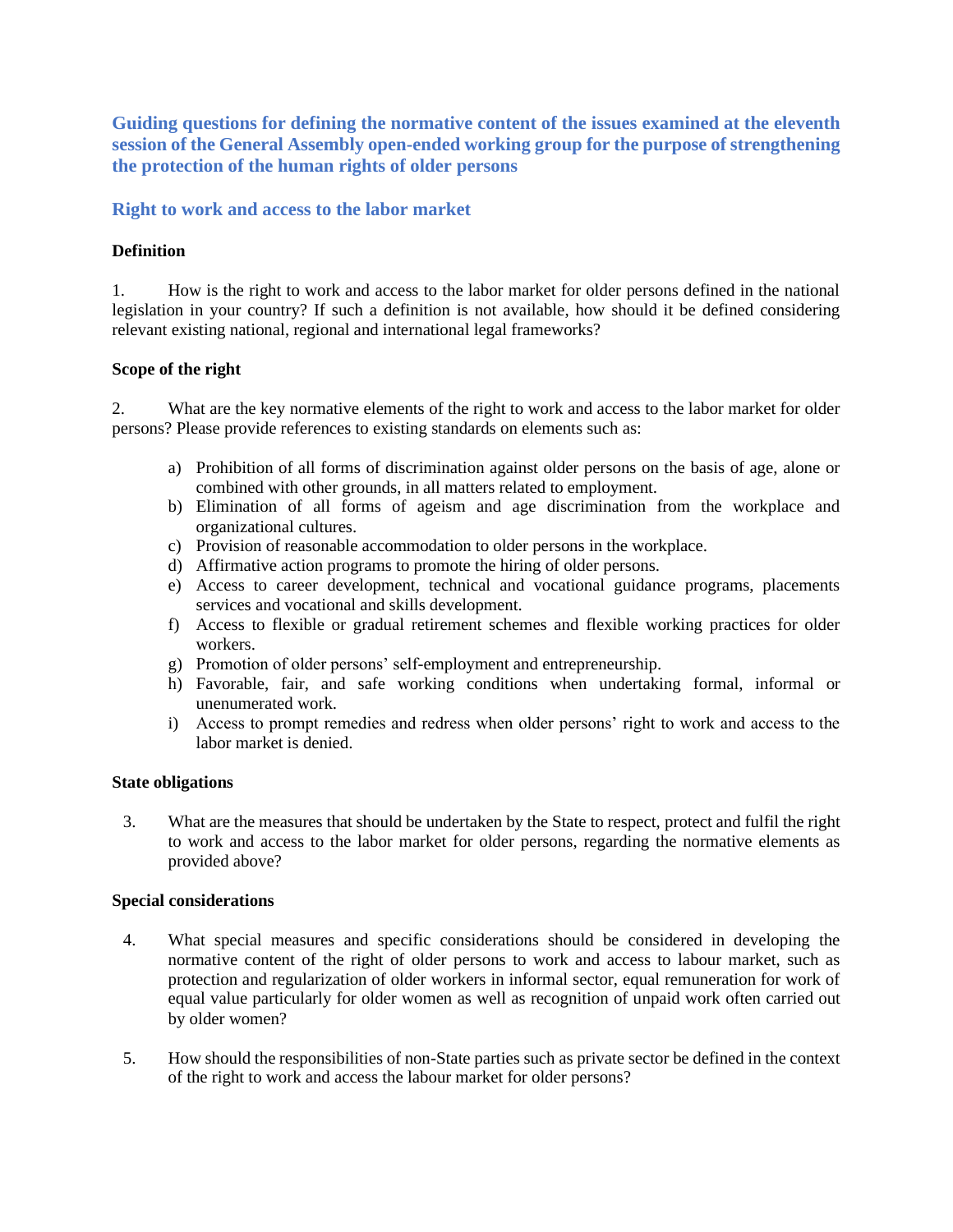### **Implementation**

6. What are the best practices and main challenges faced by your country in the adoption and implementation of the normative framework on the right to work and access to the labor market for older persons?

## **Access to justice**

## **Definition**

1. What is the definition of the right of older persons to access justice in the national legislation in your country? Or how should such a right be defined, considering existing national, regional and international legal framework?

## **Scope of the right**

2. What are the key normative elements of the right of older persons to access justice on an equal basis with others? Please provide references to existing standards on such elements as below, as well as any additional elements:

The guarantee of older persons' legal capacity (legal standing and legal agency) on an equal basis with others and not denied on the basis of age;

(b) Elimination of the influence of ageist stereotypes at any stage of judicial or nonjudicial proceedings, including the award of damages or compensation;

(c) Access to timely legal proceedings, especially in situations of immediacy;

(d) Accessibility of courtrooms, legal tribunals and other justice-related facilities to all older persons;

(e) Access to legal services, including legal assistance, legal aid, counselling and hotlines, on an equal basis with others ;

(f) Access to alternative, non-judicial pathways to justice, including, but not limited to, one-stop community justice centres, paralegal support, ombuds procedures or specialist commissioners;

(g) Access to reasonable accommodation in all legal and administrative proceedings at any stage to facilitate older persons' effective role as direct or indirect participants in justice proceedings;

(h) Adequate and appropriate training to all those working in the administration of justice and law enforcement, including the judiciary, police and prison staff, on the rights of older persons;